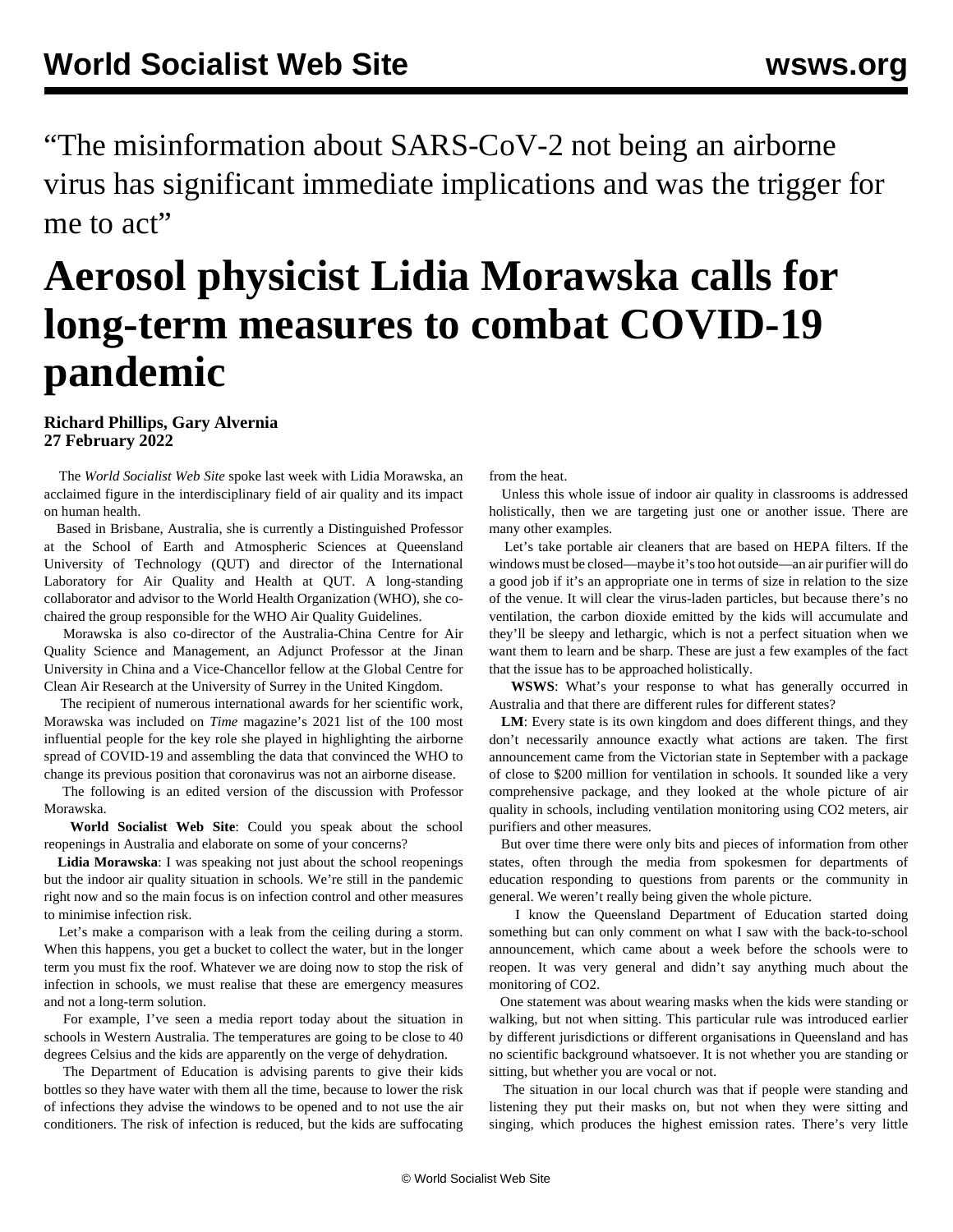science there. These are just examples.

 **WSWS**: We're now in the "learn to live with it" policy framework, with claims that Omicron is not as dangerous and therefore all sorts of basic health and safety measures are being lifted. What do you think of this and how does ventilation fit into this regime?

 **LM**: Firstly, the question of ventilation really hasn't yet entered any action level, so it's not a question of lifting or changing regulations. We are lucky that Omicron doesn't have as severe consequences as the previous variants but whether it will disappear completely or not, we don't know. Maybe it will, as some predict, stay with us and be like many other respiratory infections, but how many times a year are we down with cold or flu and how many people die a year of flu?

 How much do respiratory infections cost Australia? It's a lot, and so it's not just an issue of what's going to happen with Omicron, whether it disappears or not with this pandemic.

 We knew about the importance of ventilation before the pandemic and the need to remove viruses or pathogens from the air. But the lessons are hard learnt if we don't do anything about it now because we'll be back to where we were before.

 Instead of protecting people, we, meaning governments, are just putting our heads in the sand and pretending the issue doesn't exist.

 **WSWS**: Professor Guy Marks had a good term for this. He called it "magical thinking." Acclaimed scientists like yourself and others have consistently pointed out that this approach is producing a disaster. If it's not Omicron, then it will be another variant, because lifting basic health measures provides an opening for many more mutations.

 **LM**: Yes, but even if we are lucky and there's no worse variant than Omicron, what I'm stressing is that we have respiratory infections all the time but nothing whatsoever is being done about it. We have the significant issue of inadequate indoor air quality without ventilation, which causes lots of health problems, and impacts on academic performance of children.

 It's not just this pandemic or particular variant, but that we're not doing anything about issues that are severe risks for us as a society.

 **WSWS**: Yes, we have chronic lung diseases, CRPD, asthma bronchiectasis, and the trigger for people coming to hospital with serious lung infections can often be things like influenza, which is already a severe burden on hospitals. A few years ago, the hospital system in Queensland was almost completely overwhelmed by an influenza outbreak.

 In July 2020, you were the lead author of an open letter calling on the WHO to recognise SARS-CoV-2 as being a virus transmitted through the air. The WHO and other medical authorities had either denied or were very slow to accept this. What was the impact of this denial?

 **LM**: It was simply significantly more cases and significantly more deaths. That's why, at the very end of March 2020, when I saw the tweet by the WHO director general saying that the virus is not airborne, that I decided to do something.

 This was not an academic discussion. Let's say, for example, that there is an academic discussion about gravitational waves, and I am by no means trying to undermine the significance of this, or any other area of research, but that particular issue could be discussed and resolved over a century. The misinformation, however, about SARS-CoV-2 not being an airborne virus has significant immediate implications and so this was the trigger for me to act.

 I remember it vividly. I was speaking in the evening with a colleague in Italy on the last Saturday of March, and Italy was the European epicentre of infections at that time. There were a significant number of deaths in Italy, including among medical professionals, nurses, doctors and so on.

 My colleague, who is from the engineering field, works closely with the medical community and he said these people were doing everything by the book. They know how to put on proper protection equipment—they do what they're told to do, and they do it properly—and yet they're dying. They were dying because the virus is airborne.

 He suggested that we write to the Italian authorities and maybe they'd listen. I was very sceptical that they would listen to two lone scientists and suggested that they'd listen if it was the WHO and so we had to target it. That was on Saturday night and when I woke up on Sunday morning, I asked myself, do I really want to do this? I started realising how huge it would become.

 Three days later our first letter was sent to WHO headquarters in Geneva, which started the conversation, but there was little action from them until that Open Letter was published at the beginning of July.

**WSWS**: That's a long period.

 **LM**: Yes. It's a very long period, and even after the WHO acknowledged that it is an airborne disease their statement left the door open for public health authorities, who didn't want to notice this, to not notice it. It was a very weak statement, and although it was slowly improved through subsequent briefings it was never the sufficiently strong public health message that it should have been and still isn't.

 **WSWS**: Why did WHO act in the manner that it did and has it similarly mis-characterised other diseases in recent times?

 **LM**: There are papers and books being written about this, and many answers. One is the existence of an old medical dogma which states that if you're an arm's length from an infected person then you are safe. This goes back to some studies in the 1930s. Those studies did not, however, consider smaller particles emitted from respiratory activities, which are in the majority, but the misconception was somehow ingrained in the training of medical professionals.

 One could say it was a kind of medical dogma, but according to my experience most medical professionals do not believe in this dogma. After the open letter was published, I received thousands and thousands of emails—many of them from medical experts—and not one of them questioned the issue of airborne transmission.

 So how come public health authorities, national or state, denied this? It seems somehow that those who believe in this old dogma, for whatever reason, are concentrated in public health authority circles and not generally among medical professionals.

 The WHO had advisors who had very strong positions against the airborne transmission. Why they didn't involve anybody else is a very good question. They would have realised that the advisors were saying this, but that a large part of the medical community was saying something different. The logical reaction would have been to involve other experts.

 I've been working with the WHO for the past 25 years or so. We are a WHO collaborating centre and I've been advisor on many projects. I was co-chair of the WHO air-quality guidelines that were released in September last year and which is the most important document in this field.

 Working with a group of experts like this from all the areas involved has always been the best and most rewarding of my professional experience. Science was always the key and there would sometimes be endless discussion to make sure that everybody was [scientifically] happy with what we decided.

 So why was the specific area of the WHO responsible for infection control operating differently and fuelling disbelief in the airborne nature of this virus? This was a big question in my mind.

 The WHO's position was that the virus was not airborne. This could have been rectified but that would have gone against what the director general had loudly announced. It would have been difficult making a Uturn from saying it's not airborne, but the longer it went on the more difficult it became. This is my speculation.

 The WHO, of course, is not a government but offers advice and recommendations. It's not responsible for actions on the ground and doesn't have to pay for these actions. So, we're talking about state or